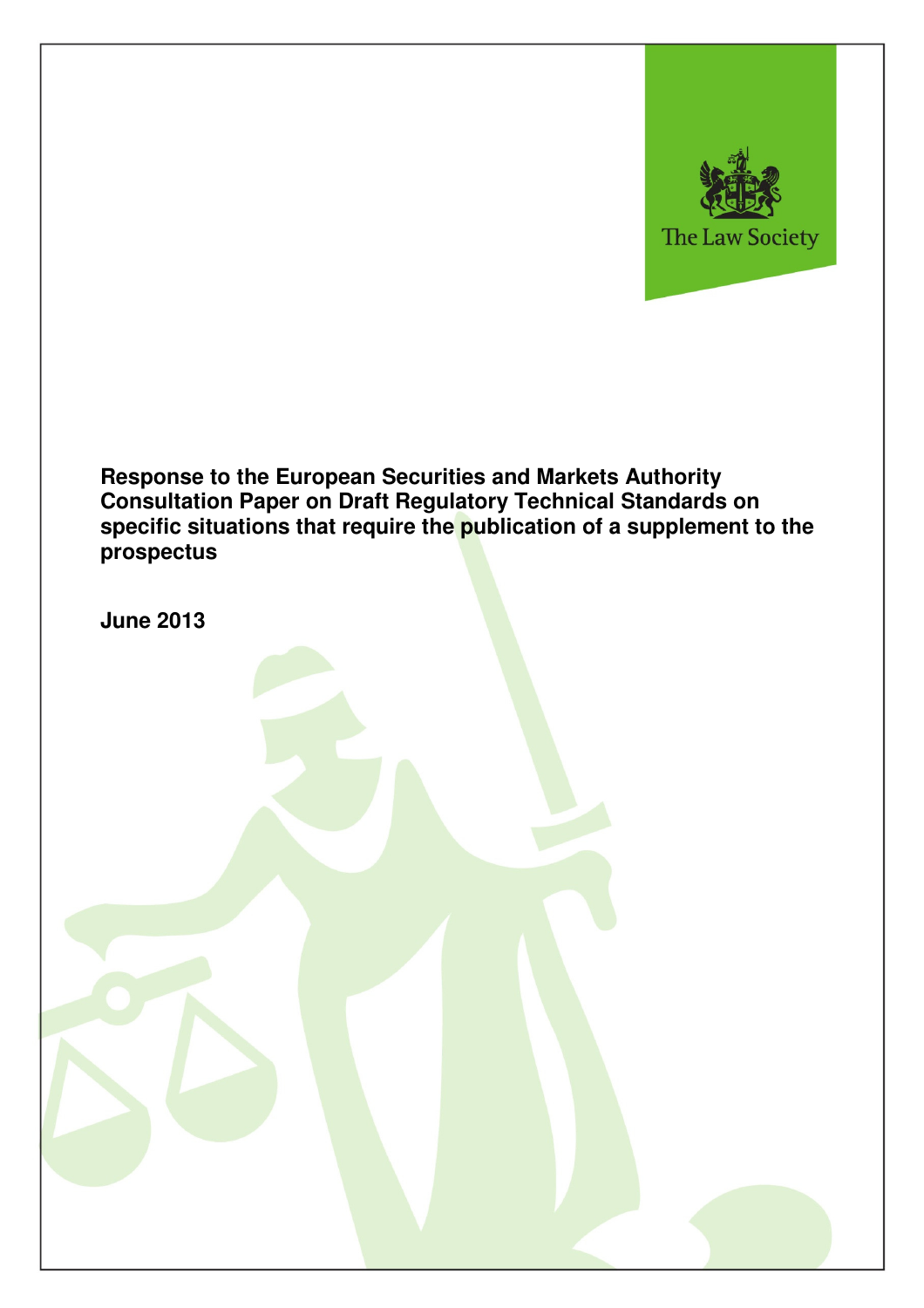# **Introduction**

This response has been prepared by the Listing Rules Joint Working Party of the Company Law Committees of the Law Society of England and Wales and the City of London Law Society.

The Law Society of England and Wales is the representative body of over 120,000 solicitors in England and Wales. The Society negotiates on behalf of the profession and makes representations to regulators and Government in both the domestic and European arena. This response has been prepared on behalf of the Law Society by members of the Company Law Committee.

The City of London Law Society (**CLLS**) represents approximately 13,000 City lawyers through individual and corporate membership including some of the largest international law firms in the world. These law firms advise a variety of clients from multinational companies and financial institutions to Government departments, often in relation to complex, multi-jurisdictional legal issues. The CLLS responds to a variety of consultations on issues of importance to its members through its 17 specialist committees.

The Listing Rules Joint Working Party is made up of senior and specialist corporate lawyers from both the Law Society and the CLLS who have a particular focus on the Listing Rules (LR) and the UK Listing Regime.

We set out below our responses to the questions set out in Annex I of the Consultation Paper regarding the Draft Regulatory Technical Standards (RTS) on specific situations that require the publication of a supplement to the prospectus (the "**Consultation Paper**").

#### **General comments**

We have seen a draft response of the International Capital Market Association (ICMA) to the Consultation Paper and endorse its responses in respect of the Annex 1 questions concerning debt securities and its general remarks regarding the distinction between debt and equity securities. The responses set out in this paper set out the views of the Listing Rules Joint Working Party concerning the issues relating to equity securities only.

## **Annex 1 Questions**

**Q1: Do you agree that a supplement should include the disclosure requirements of the Prospectus Regulation relating to the triggering event and also any other objective consequences deriving from such an event which are capable of affecting the assessment of the relevant securities? If not, please provide the reasoning behind your position.** 

Whilst we accept that a supplement should include the disclosure requirements of the Prospectus Regulation relating to the triggering event, the RTS does not appear to provide that a supplement to the prospectus must disclose "objective consequences" of a triggering event.

Recital 2, however, does refer to Directive 2003/71/EC, which requires the supplement to the prospectus to mention every significant new factor, material mistake or inaccuracy relating to the information in the prospectus capable of affecting the assessment of the securities – and 'which arises or is noted' between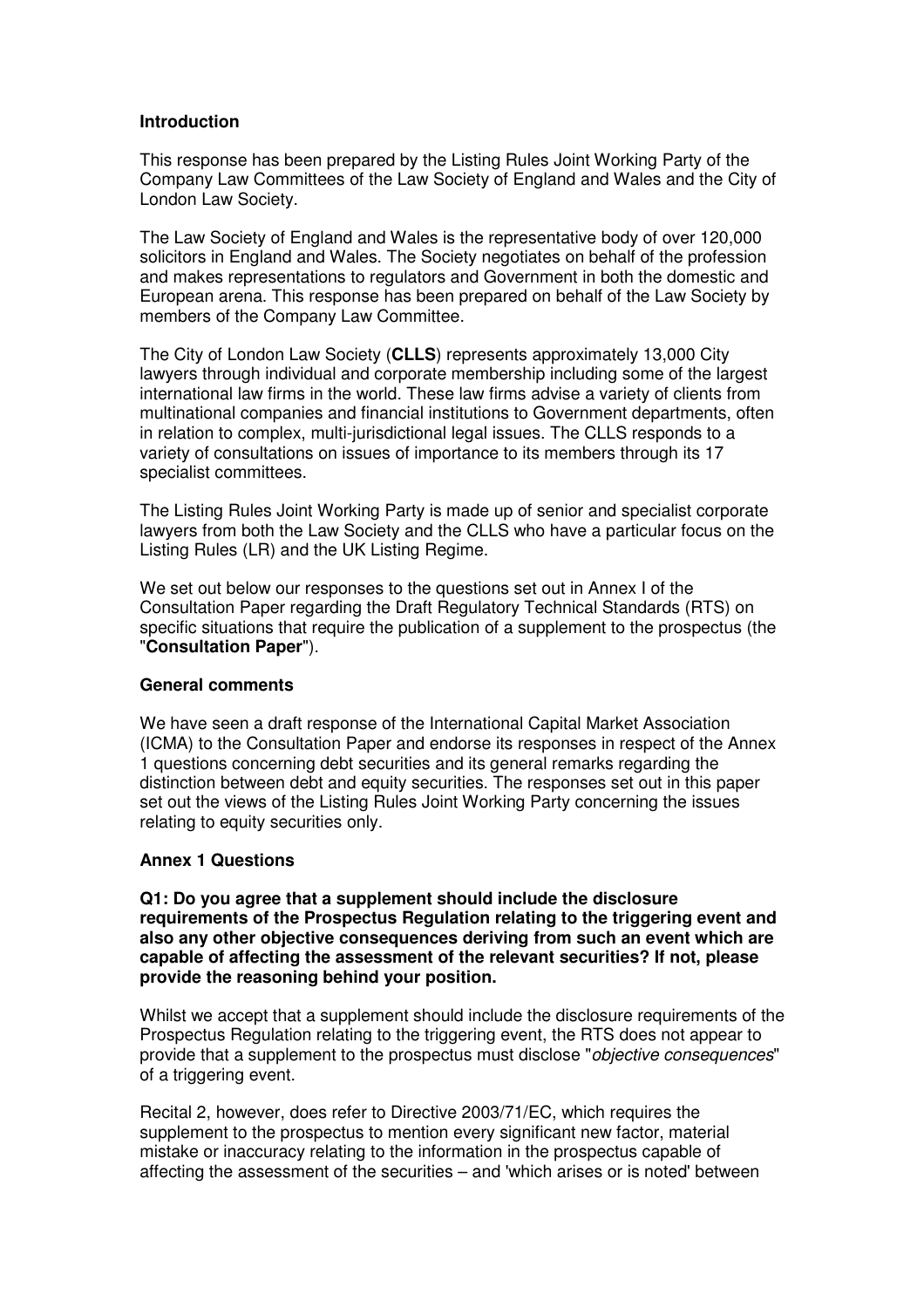the time when the prospectus is approved and the later of the times of the final closing of the offer, or when trading on the regulated market commences. An obligation to set out any "objective consequences" would create an additional and unnecessary layer of complexity for issuers. We think that the issuer should only be required to disclose what it is required to under the disclosure requirements of the Prospectus Regulation, as is currently the case.

## **Q2: Do you agree that the publication of audited annual financial statements systematically triggers the obligation to prepare a supplement? If not, please state your reasons.**

Yes.

**Q3: Do you agree that issuers of asset-backed securities where claims of the investors against the issuer are limited to the underlying assets and the issuer is a special purpose vehicle only have to prepare a supplement on a case by case basis for audited financial statements? If not, please state your reasons.** 

Yes.

**Q4: Please list other situations where a supplement would not always be required for the publication of annual audited financial statements, if any.** 

No comments.

# **Q5: Do you believe that there should be a systematic requirement to prepare a supplement for interim financial information? If yes, please provide reasons.**

No. We agree with ESMA's proposal that interim financial information should not be included in the list of situations which systematically require the publication of a supplement. Furthermore, as ESMA sets out in Question 19 of its  $19<sup>th</sup>$  edition of its Prospectuses: Q&As (the "**Q&As**"), we agree that the requirement to issue a supplement will depend on the circumstances of the case, in particular the relevance of the information included in the interim financial statements (such as any significant deviation in relation to previous financial information) or the type of securities to which the prospectus refers. We acknowledge that issuers should issue a supplement in case of doubt.

Furthermore, it would be helpful if ESMA could clarify what is meant by 'interim financial information'. In accordance with the Q&As and the current proposals to amend the Transparency Directive, we assume that this refers to half yearly reports, rather than interim management statements.

## **Q6: What do you assess the cost estimate to be to comply with this requirement?**

No comments.

**Q7: Do you agree that there should be a systematic requirement to produce a supplement in case of publication of a profit forecast? If not, please state your reasons.** 

Yes.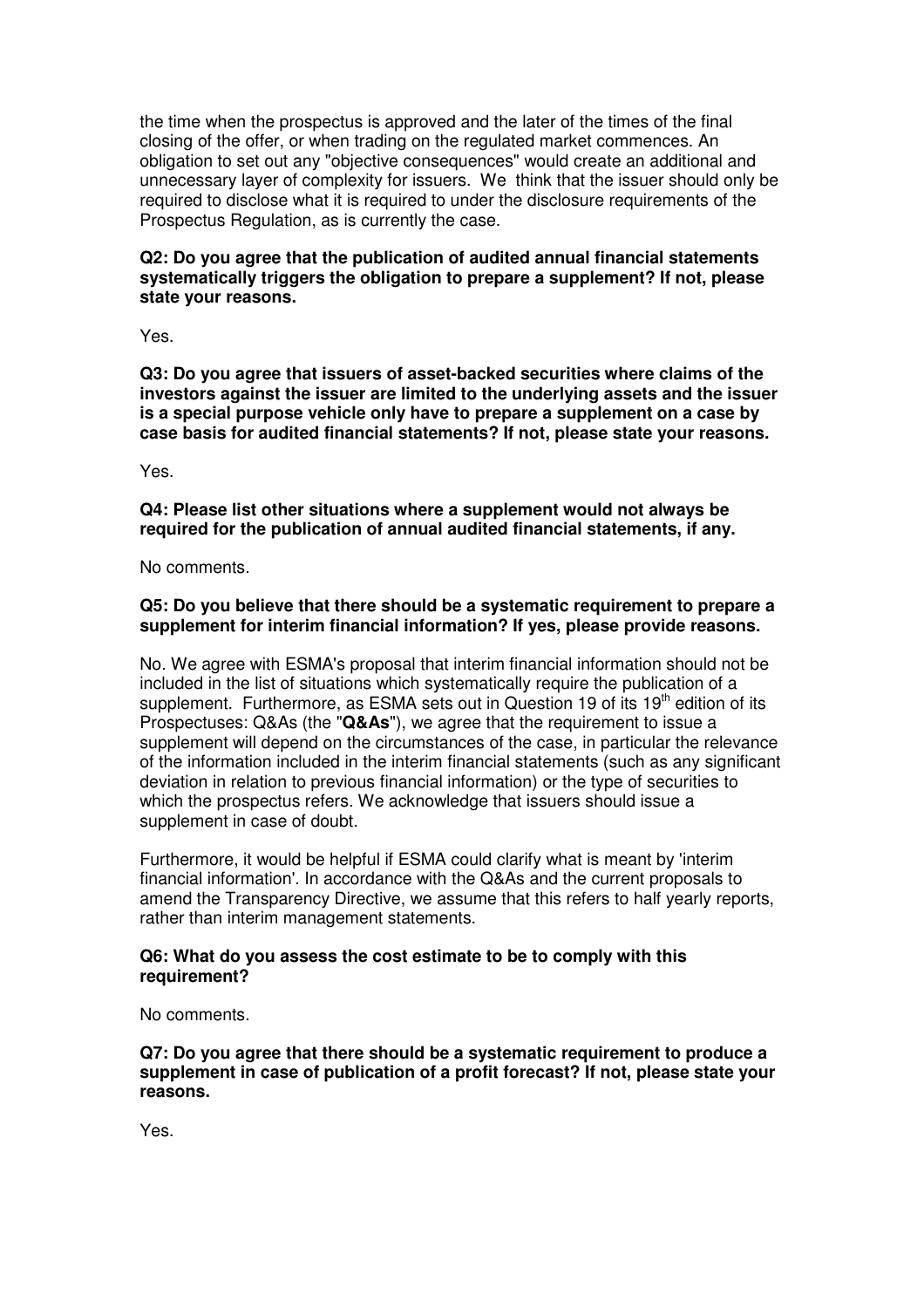**Q8: Do you agree that the systematic requirement to prepare a supplement for a profit forecast should only apply to equity securities covered by Article 4(2)(1) and Article 17(2) of the PR and depositary receipts? If not, please state your reasons.** 

Yes. We consider that there should be no systematic requirement to prepare a supplement for a profit forecast in the case of debt securities.

## **Q9: What do you assess the cost estimate to be to comply with this requirement?**

No comments.

**Q10: Do you agree that there should be a systematic requirement to prepare a supplement for a profit estimate in relation to the annual financial period? If not, please state your reasons.** 

Yes.

**Q11: Do you agree that the systematic requirement to prepare a supplement for annual profit estimates covered by e.g. Annex I, item 13(2) subparagraph 1 (referring to profit estimates for which a report of an auditor is required) should apply to a prospectus drawn up in accordance with all the schedules referred to in paragraph 54 or should this requirement be limited to equity securities? Please state your reasons.** 

The requirement should be limited to equity securities only. In respect of prospectuses for debt securities, it should be the issuer who decides whether or not the annual profit estimate is a significant new factor. Profit estimates will not necessarily be significant in relation to an assessment of debt securities.

**Q12: Do you agree that the systematic requirement to prepare a supplement for financial information relating to the previous financial year covered by e.g. Annex I, item 13(2) subparagraph 2 (referring to profit estimates for which no report of an auditor is required) should apply to a prospectus drawn up in accordance with all the schedules referred to in paragraph 54 or should this requirement be limited to equity securities? Please state your reasons.** 

The requirement should be limited to equity securities only for the reasons stated above in response to Q11.

## **Q13: Do you believe that there should be a systematic requirement to prepare a supplement for interim profit estimates? If yes, please provide reasons.**

No. Please see our response to Q5.

#### **Q14: What do you assess the cost estimate to be to comply with this requirement?**

No comments.

**Q15: Do you agree that there should be a systematic requirement to produce a supplement in case of a change in control of the issuer? If not, please state your reasons.**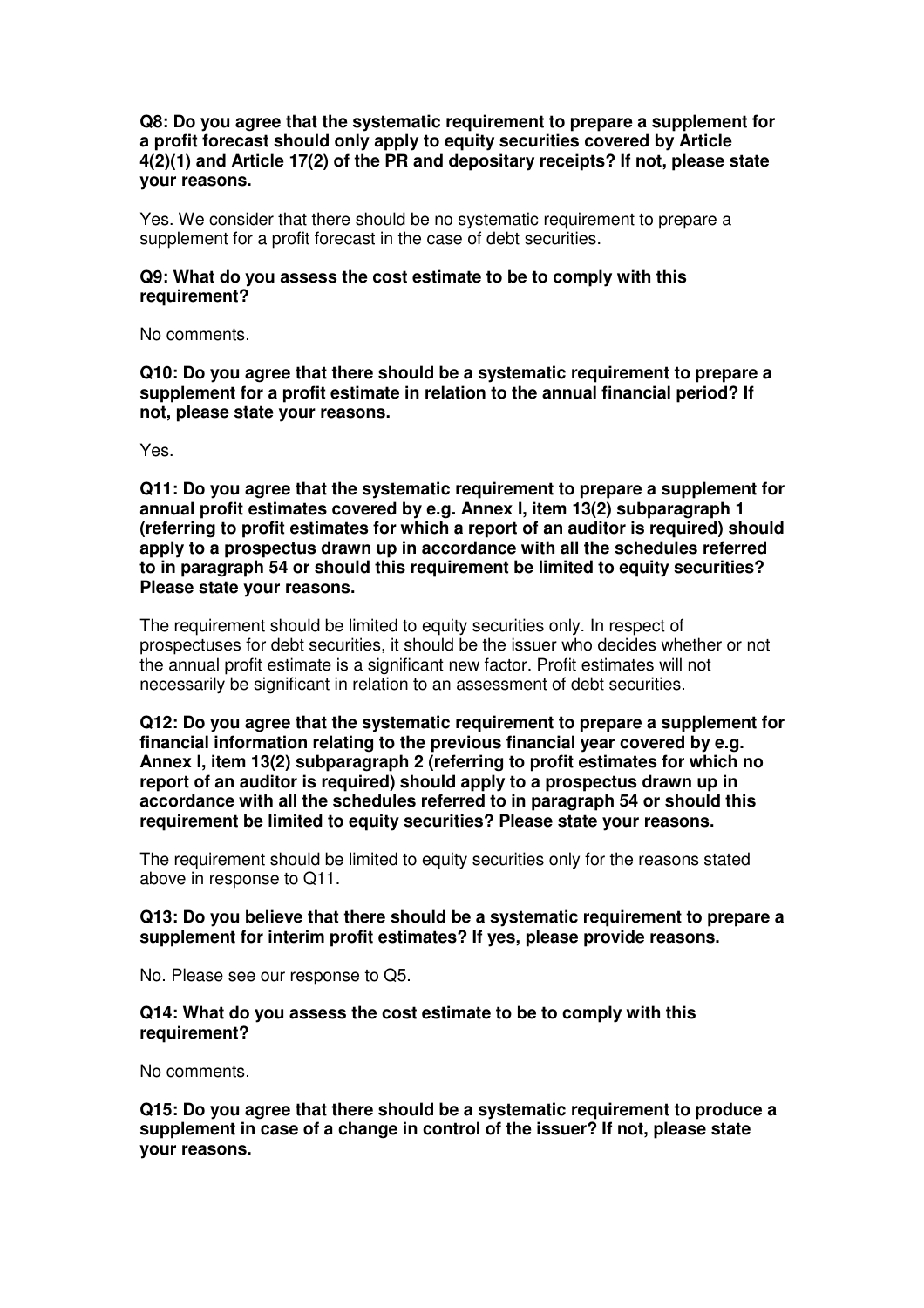We have no objections to the principle of producing a supplement in this situation but we query what is meant by "*change in control*" for the purposes of this requirement. In paragraph 58 of its Consultation Paper, ESMA notes that the change in control of an issuer is a 'non-harmonised concept across Europe' and therefore, 'must be assessed on a national law basis'. However, in the UK, the definition of a 'change of control' in statute differs across a number of statutes governing different areas of regulation. It is unlikely that even within other members states, the term will have one meaning – as we say, this is certainly not the case in the UK. Consequently, we would be grateful if ESMA would provide further clarity on what is meant by a "change of control", so that all issuers across member states can apply the correct test.

It would be helpful if ESMA could also confirm how change of control would be assessed for non-EU issuers. Would the trigger be assessed in accordance with the laws of the market on which the shares are admitted or in accordance with the laws of the issuer's country of incorporation?

**Q16: Do you agree that the systematic requirement to prepare a supplement in case of change in control of the issuer should only apply to equity securities covered by Article 4(2)(1) and Article 17(2) of the PR and depositary receipts? If not, please state your reasons.**

Yes, we agree.

### **Q17: What do you assess the cost estimate to be to comply with this requirement?**

No comments.

## **Q18: Do you agree that there should be a systematic requirement to produce a supplement in case of a public takeover bid? If not, please state your reasons.**

Yes, although it is not clear when the requirement to produce a supplement would be triggered. In paragraph 67 of the Consultation Paper, ESMA notes that the requirement would be triggered at the launch of the takeover bid and when 'the outcome thereof is clear'. We suggest that the requirement to produce a supplement is triggered when a takeover bid is announced and when the offer becomes, or is declared, wholly unconditional in accordance with the laws governing the terms and conditions of the bid.

**Q19: Do you agree that the systematic requirement to prepare a supplement in case of a public takeover bid should only apply to equity securities covered by Article 4(2)(1) and Article 17(2) of the PR and depositary receipts? If not, please state your reasons.** 

Yes, we agree.

**Q20: What do you assess the cost estimate to be to comply with this requirement?**

No comments.

**Q21: Do you agree that there should be a systematic requirement to draw up a supplement in case of a positive and a negative change to the issuer's working capital statement? If not, please indicate your reasons.**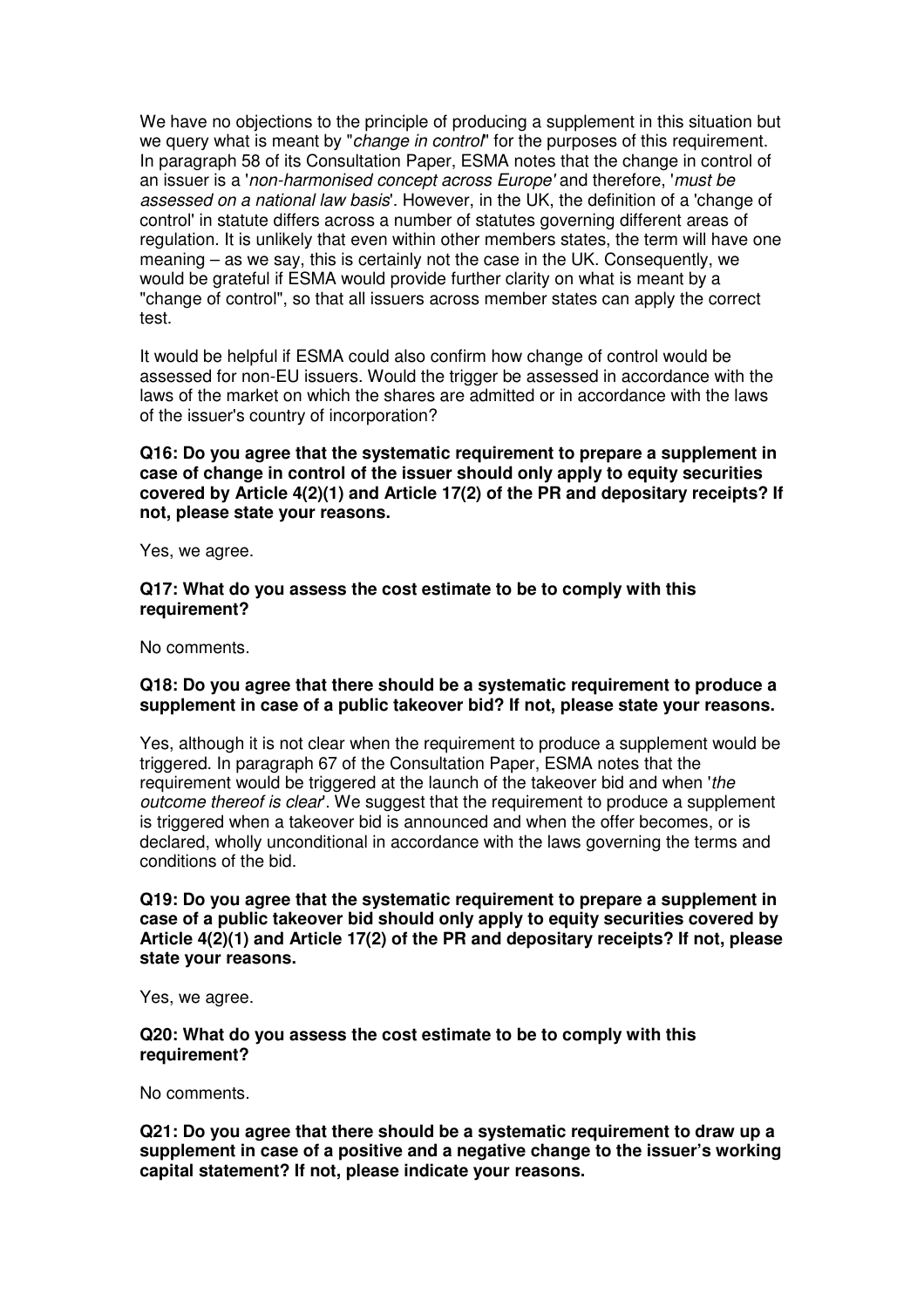Yes. However, we suggest the following slight change to Article 2(1)(f) for the purposes of clarity:

'(f) where the working capital statement ceases to be correct…..'

**Q22: Do you agree that the systematic requirement to prepare a supplement in case of a positive and a negative change to the issuer's working capital statement should apply to equity securities covered by 4(2)(1) and convertible/exchangeable debt securities in accordance with Article 17(2) of the Prospectus Regulation? If not, please state your reasons.** 

Yes, we agree.

**Q23: What do you assess the cost estimate to be to comply with this requirement?**

No comments.

**Q24: Do you agree that a supplement should always be required where an issuer is seeking admission to trading on (an) additional EU regulated market(s) or intending to make an offer to the public in (an) additional EU Member State(s) than the one(s) foreseen in the prospectus? If not, please state your reasons.** 

No. The decision to seek admission to trading on an additional market or to make an offer in an additional member state might not affect the assessment of the securities, and, if it does not, an announcement by the issuer of its intention and the 'passporting' of the prospectus should suffice for the purposes of disclosure to the markets. It should be for the issuer to decide whether or not the test in Article 16 of the Prospectus Directive (the "**Article 16 test**") is met.

## **Q25: What do you assess the cost estimate to be to comply with this requirement?**

No comments.

**Q26: Do you agree that there should be a systematic requirement to draw up a supplement in case of a new significant financial commitment which is likely to give rise to a significant gross change? If not, please indicate your reasons.** 

Yes.

**Q27: Do you agree that the systematic requirement to produce a supplement for a significant financial commitment should apply to issuers covered by Article 4(2)(1) and Article 17(2) of the Prospectus Regulation? If not, please indicate your reasons.** 

Yes, we agree.

### **Q28: What do you assess the cost estimate to be to comply with this requirement?**

No comments.